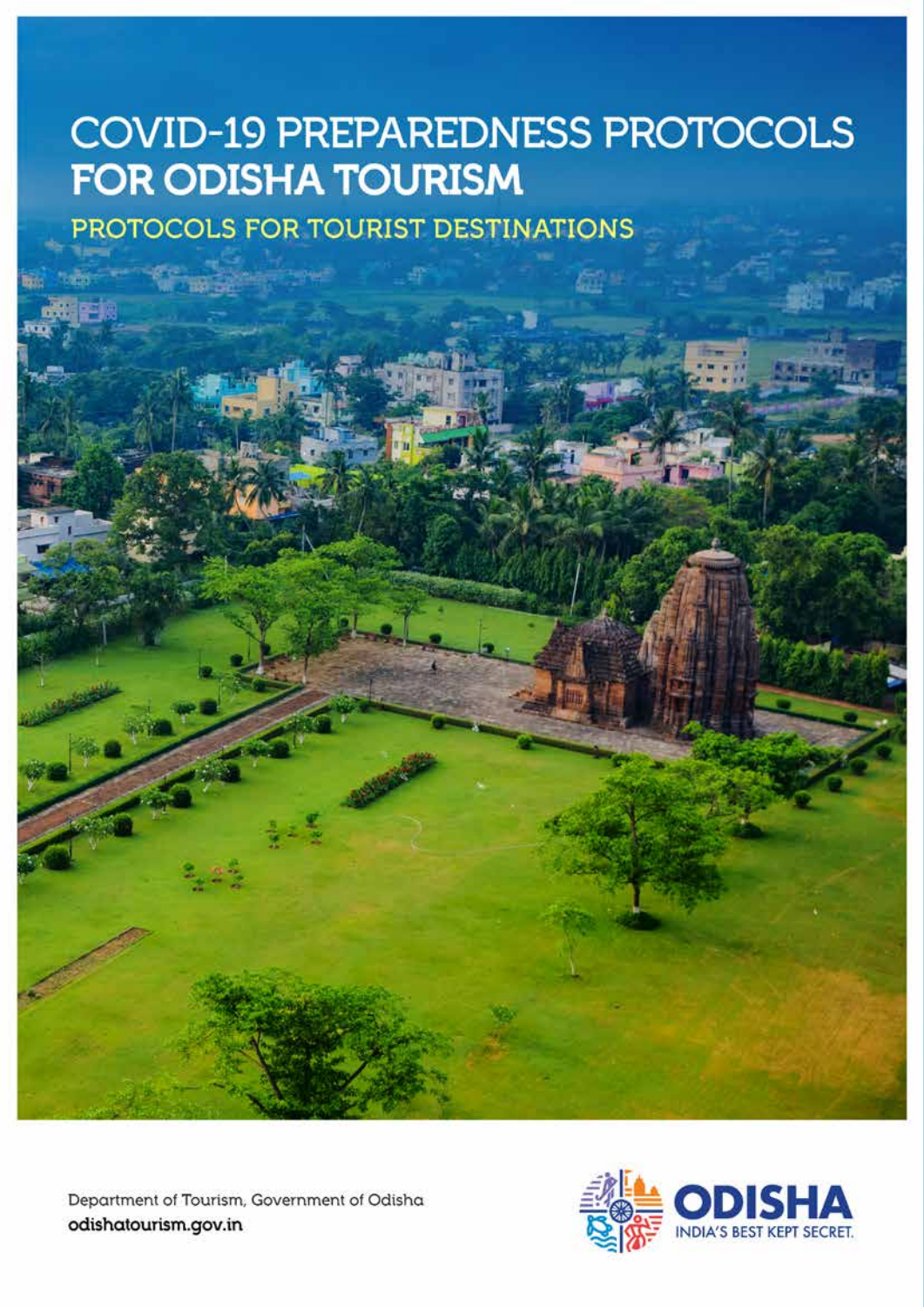COVID-19 pandemic has posed an enormous challenge on the economy across the sectors with tourism being hit most severely. Taking cognisance of the health safety challenges, the Department of Tourism, Govt. of Odisha intends to reopen the tourist destinations in a regulated way such that the tourists can have a safe experience. Necessary protocols have been identified and being put in place to ensure hygiene and s and safety for all stakeholders.

# REDUCE YOUR RISK OF COVID 19



**Wear mask** 



Use soap & Antibacterial gel



**Wash hands** 



**Avoid contact** 



Keep your distance



Cough on your elbow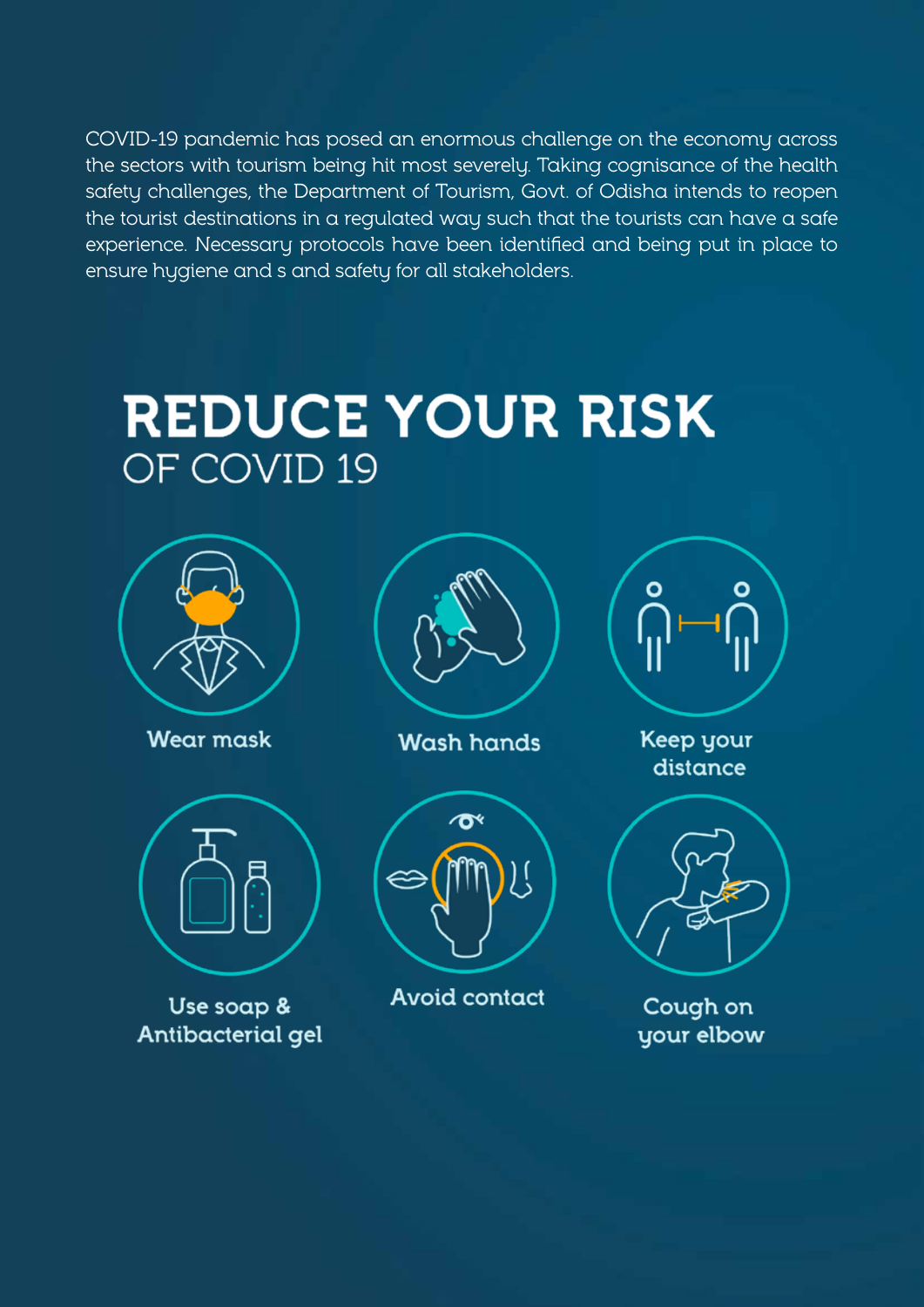#### Planning and Preparation stage

All relevant stakeholders such as Department of Tourism (DoT), ASI, District administration, etc shall co-ordinate and share responsibility for a general preparedness of the tourist destinations. Such intervention shall prevent any community transmission of COVID cases and mitigate undue risks on the society at large, tourist in particular. Accordingly, the Department of Tourism proposes the following intervention at the preparatory stage.

#### General preparedness

Assessment of Tourist pattern, Capacity Assessment and Control Measures

- 1. A committee to be formed for planning and preparation phase of the reopening of destinations which shall be named as the COVID-19 Assessment Committee.
- 2. The committee shall make assessment on tourist pattern (before/after COVID-19) including an analysis on their demographics and area of origin (COVID Zone – Red or otherwise).
- 3. The committee shall develop a mechanism to regulate footfall as per capacity of the destination. An observation on visitors' behavioural pattern, based on the type of tourist destination, may be incorporated in the proposed mechanism.
- 4. The committee shall prepare the capacity assessment of the destination and decide the batch sizes to ensure staggered entry at the destination.
- 5. Development of automated self-attested declaration to screen out vulnerable tourists such as ages>65 or with prevailing medical conditions (Leverage self-declaration under Aarogya Setu App).
- 6. Electronic time slot booking for gated ticketed destinations to avoid inadequate queueing, minimize touch points. Introduction of App may be offered with QR code generation with digital payments option for booking tickets in advance.

Responsibilities of the COVID-19 Rapid Response Management Team

- 1. The management of tourist destinations shall be constituted of COVID Response Team which shall include representatives from all the relevant departments, as required for operating a tourist destination.
- 2. The Team shall be responsible for various activities including crowd management, queue management, hygiene, disinfection and sanitation, staff training and awareness as per COVID-19 guidelines issues by WHO.
- 3. Roles and responsibilities of each member of COVID-19 rapid response team shall be pre-defined.
- 4. COVID-19 team shall be responsible for frequent evaluation of gaps in COVID response
- 5. COVID-19 team to be responsible for improvising the action plan for implementation of various activities with respect to General preparedness of the tourist destination viz, crowd management, training of staff, compliance of hygiene, sanitation, social distancing norms, co-ordination with local health department and identification of a key member for each activity.
- 6. COVID-19 response team shall have a designated co-ordinator, ideally an officer from higher management or specially appointed officer, responsible for reporting any health-related issues among the staff or the visitor in the destination and for co—ordination with local govt health officials for protocols.
- 7. The COVID-19 response team shall ensure that adequate manpower shall be deployed at destinations to ensure social distancing norms, among others.
- 8. All employees/staff at higher risk should be advised to take extra precaution.
- 9. COVID-19 response team to ensure requisite precautions are put in place while handling of supplies, inventories and goods.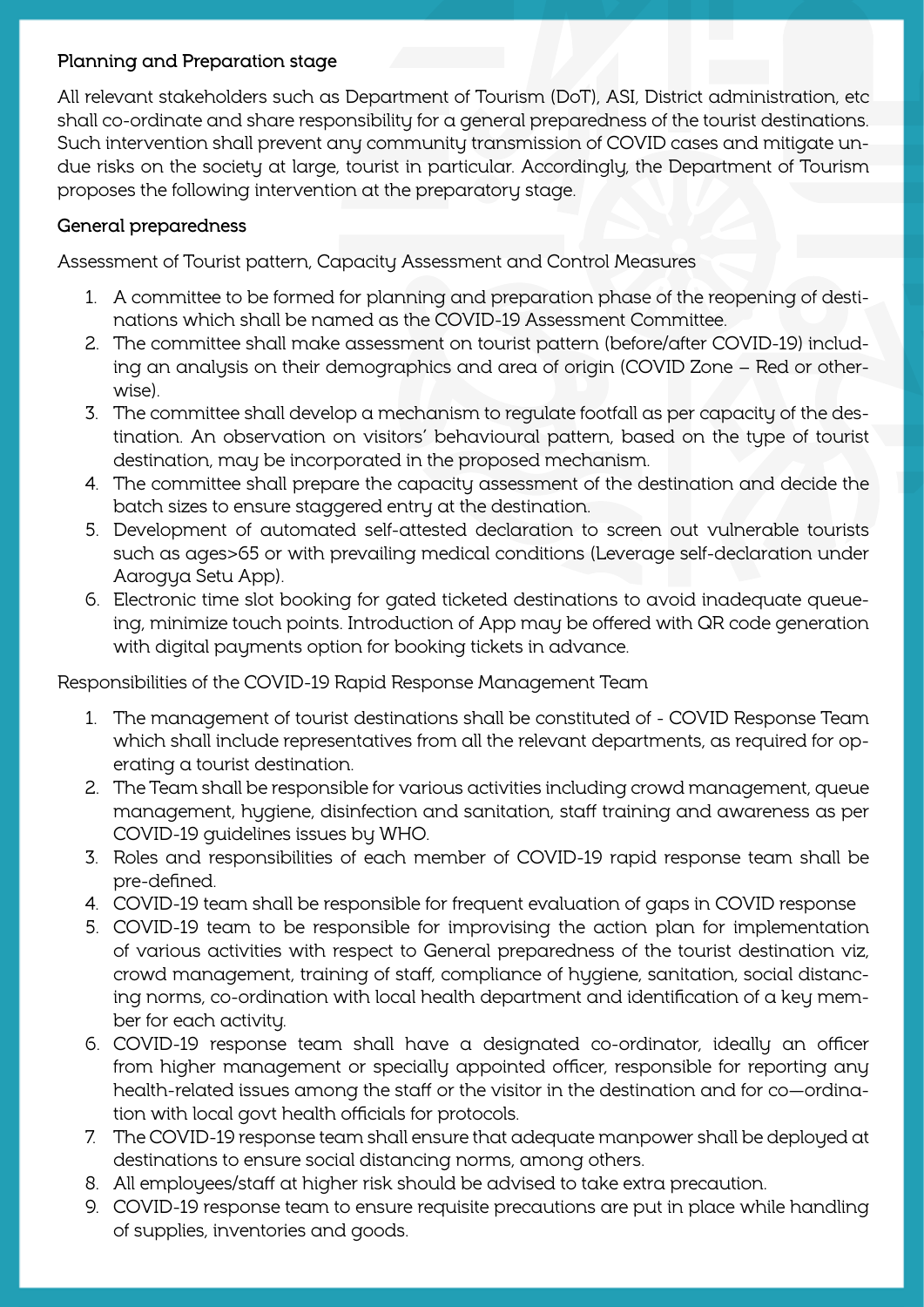- 10. COVID response team to ensure maintenance of log/record of all interventions undertaken under the guidelines.
- 11. COVID response team shall prepare guidelines for the staff protocol and tourist protocol for the Do's and Don'ts

### **DOS & DON'TS FOR TOURISTS**

Wear a face mask all the time

Adhere to the No Entry sign while at the premises





Always keep a safe physical distance of at least 2 m (6 feet) while at the premises

Visitors are recommended to carry their own sanitizer & wet wipes for personal use. Wash your hands frequently with the soaps/sanitizers.





Put all bio-degradable disposable plates/cups/bottles after use in the garbage bag.

- 12. The COVID-19 response team shall proactively communicate guidelines and expectations for health and hygiene procedures and precautions to all its staff through a COVID co-ordinator.
- 13. Strategies for crowd management at tourist destinations
	- a. Ensure social distancing
	- b. Crucial preventive and protective measures to ensure safety of visitors and staff
	- c. Capacity of destinations shall be recalculated for various attractions within the tourist destination to avoid grouping
	- d. Details related to capacity, number of permissible visitors and other preventive measures to be clearly communicated
	- e. Tourist destinations to be opened for a limited period, everyday
	- f. Management of restricted group visits, guided tours, public programs, special and private events, etc. wherever applicable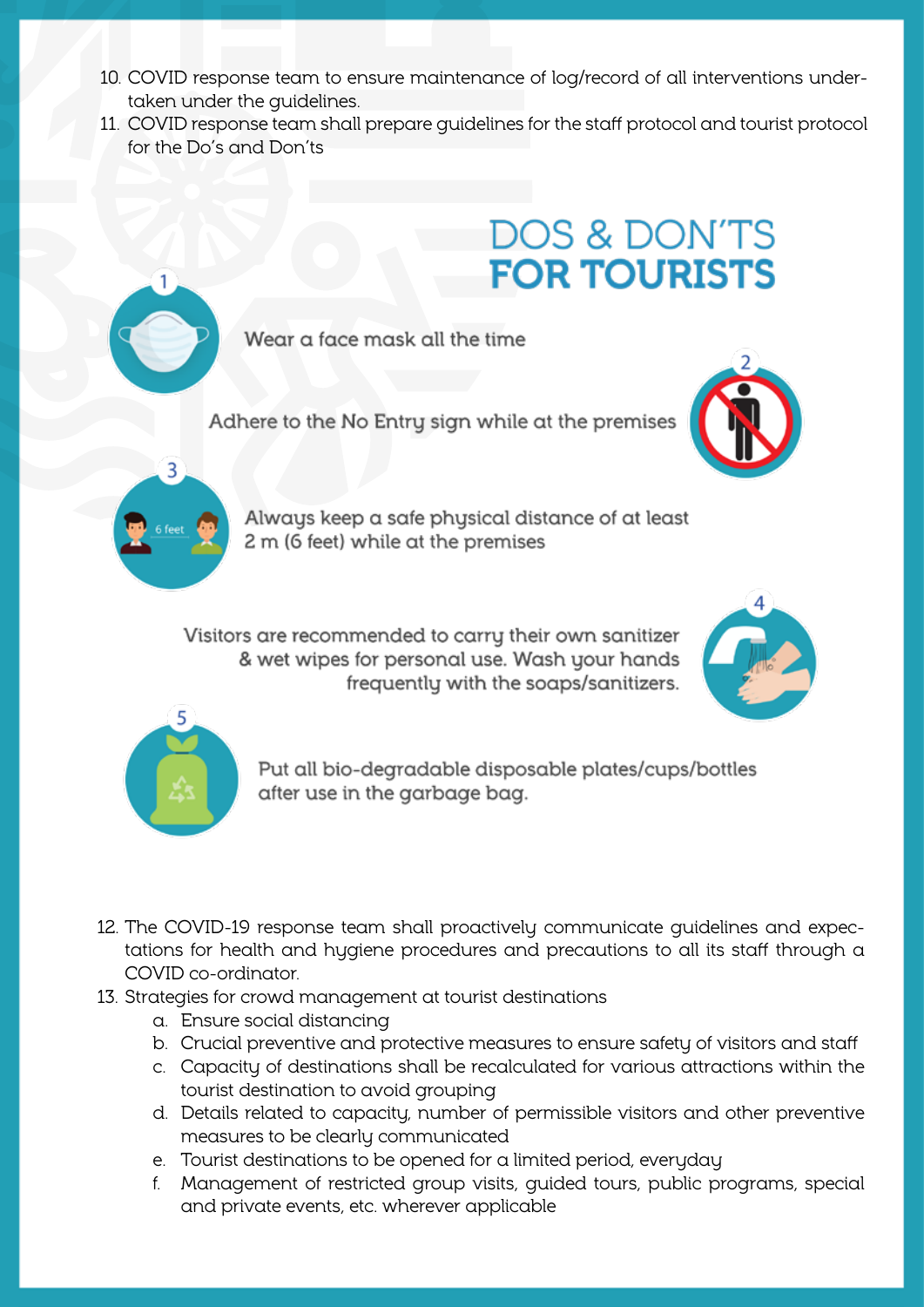#### Going digital

- 1. DoT shall actively promote destinations as safe places to visit (dedicated webpages highlighting safety measures, hotline numbers, changes in policy, rules and regulations)
- 2. DoT shall facilitate virtual tours promotion to create interest with online booking of tickets for visit to location
- 3. DoT shall facilitate Integrated systems for end to end travel bookings for destinations including accommodation, vehicles etc
- 4. DoT may issue annual Vouchers for reimbursing money back during travel bookings to avail better experience of bookings

#### Operational stage

Availability of COVID-19 related amenities

- 1. Before reopening, COVID-19 response team shall ensure availability of adequate supplies to support healthy hygiene behaviours for staff and visitors
- 2. Enough quantity of below mentioned amenities must be available at the destination apart from regular amenities

### **Availability of COVID-19 Related Amenities**

Sufficient quantity of below mentioned amenities shall be available at the tourist destination, apart from regular amenities



### **Good to have**



Personal Protective Equipment (PPE)



Gowns/Aprons



**Biohazard Disposable** Waste Bag

Chemicals for Deep Cleaning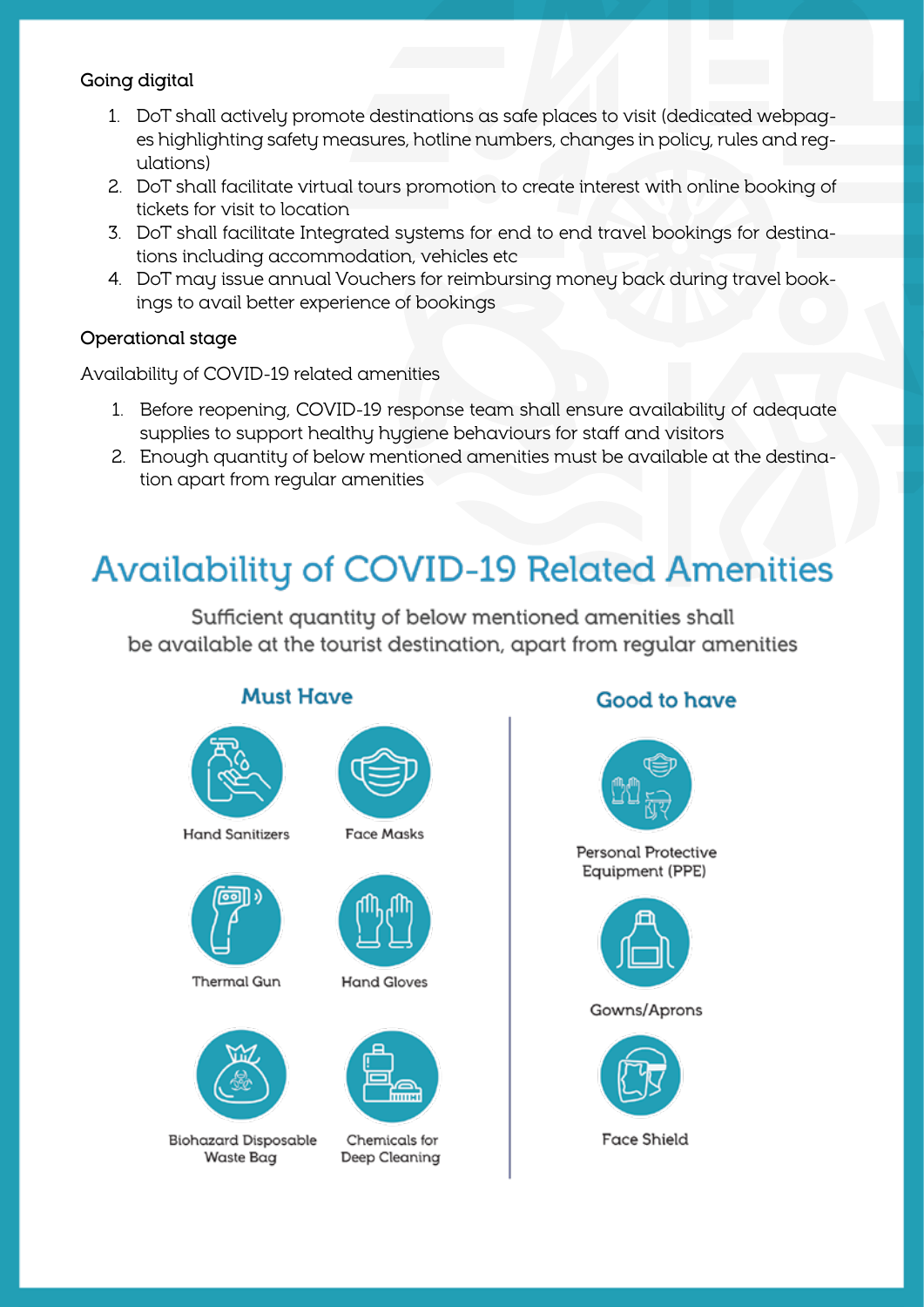Modifications related to opening of destinations

- 1. DoT shall Facilitate for rebooking in order to avoid cancellation of bookings
- 2. DoT and District administration shall share reliable information on a daily basis related to Awareness of COVID-19
- 3. All tourist destination staff must wear face masks and single use gloves mandatorily while performing their duties at the destinations
- 4. A safe physical distance of at least 2m (6 feet) should always be mandatorily maintained by all participants while at the premises of the destinations
- 5. Clear signage on "Safe physical distance of at least 2 m (6 ft) "to be displayed at frequent spatial intervals at the tourist destination to reinforce social distancing behaviour among staffs and tourists
- 6. 2 metres (6 feet) physical distance markings at all waiting areas like entrance, ticketing should be done for tourists to stand during the queue
- 7. Proper training of staff/personnel to be trained to ensure use of face masks, hand gloves and sanitizers while doing daily activities
- 8. A well informed and trained security person to keep check at main entrance gate of the destination and should be available wherever applicable to supervise social distancing
- 9. CCTV camera surveillance at tourist destinations to be facilitated
- 10. All touch points of the destination to be sanitized regularly as a part of the sanitization drive
- 11. All staff/tourist shall be strictly using thermal scanner by designated trained person/thermal automatic scanners
- 12. Study of visitor behaviour during visit to create further intelligence for improvising action plans
- 13. Live tracking of visitors using Mobile App/Bluetooth, video analytics, RFID etc.
- 14. "Do Not Sit Here" sign for the middle seats to ensure distancing and Circle Marking on Floor to ensure physical distancing of >2m
- 15. Staff should remove the gloves properly and should not touch face after removing gloves
- 16. Effective risk communication needs to be done for any COVID-19 positive visitors who might have entered the destination
- 17. Visitation Records for Contact Tracing Needs and information devolution as appropriate
- 18. Feedback facility to rate a facility's COVID safe environment

Common areas like cafeteria, souvenir shops

- 1. DoT shall encourage online buying of souvenir and minimize personal contact while souvenir buying
- 2. Food stalls/cafeteria shall be monitored by health department and other relevant stakeholders from time to time
- 3. Assurance of safety standards followed by vendors
- 4. Proper surveillance to be done for all common spaces

Organisation of events/mass gatherings at destinations

1. Annual events organised shall follow all norms of social distancing with limitation in number of participants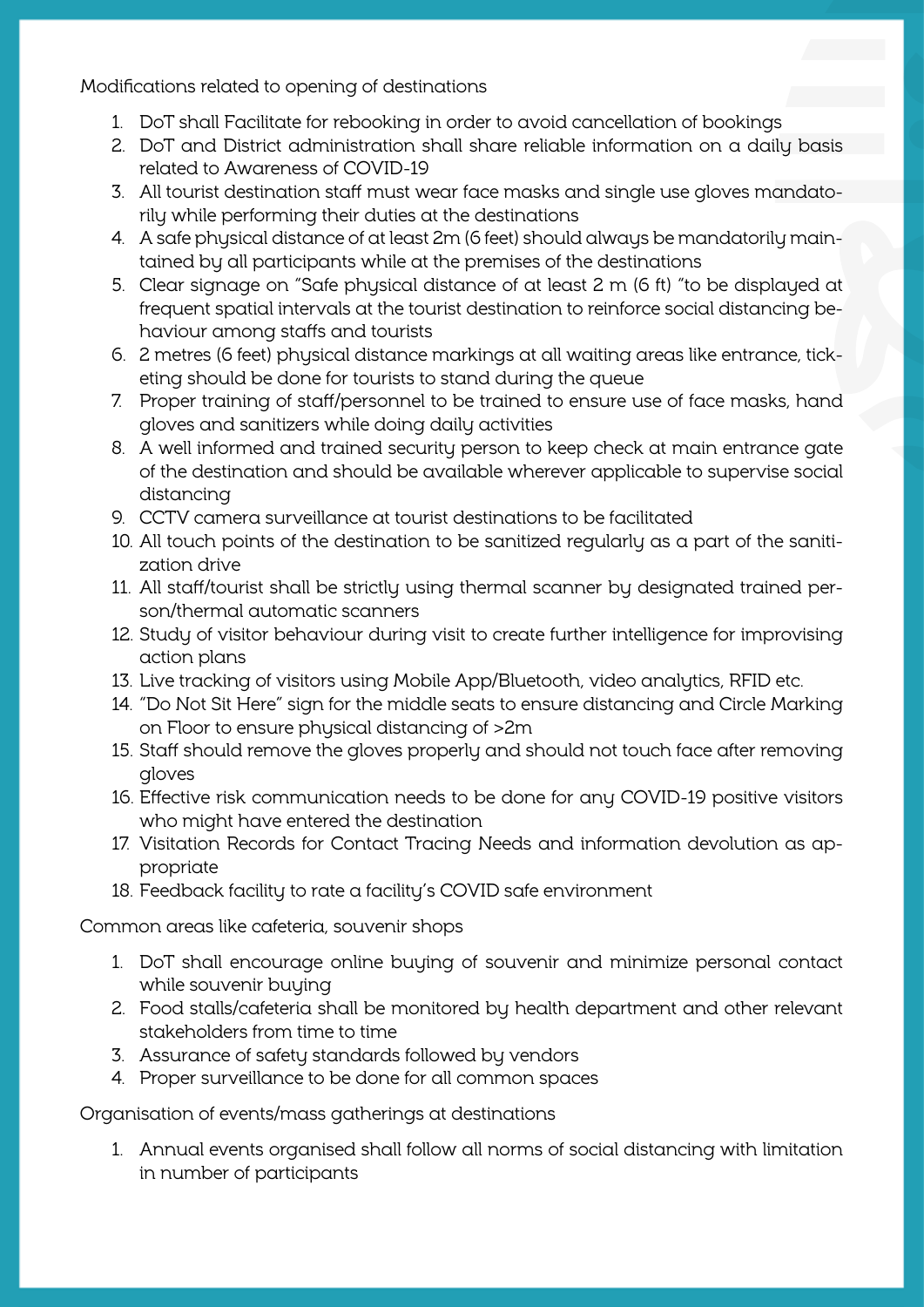- 2. Avoiding mass gatherings / avoiding creation of groups within the events shall be done
- 3. Ensuring food safety at the event
- 4. Effective risk communication needs to be done for any COVID-19 positive visitors who might have entered the destination

Ensuring healthcare facilities

- 1. Keeping action plan ready in case of any tourist falling
- 2. Improvement in hygiene and sanitation work
- 3. Re-sanitization of spaces during the day from time to time based on visitor footfall
- 4. Ensuring availability of COVID -19 related amenities
- 5. Use of Arogya Setu for all staff
- 6. Check in protocol for tourists visiting a tourist destination
- 7. Sanitization activities before opening and after closing of destination, everyday





as necessary